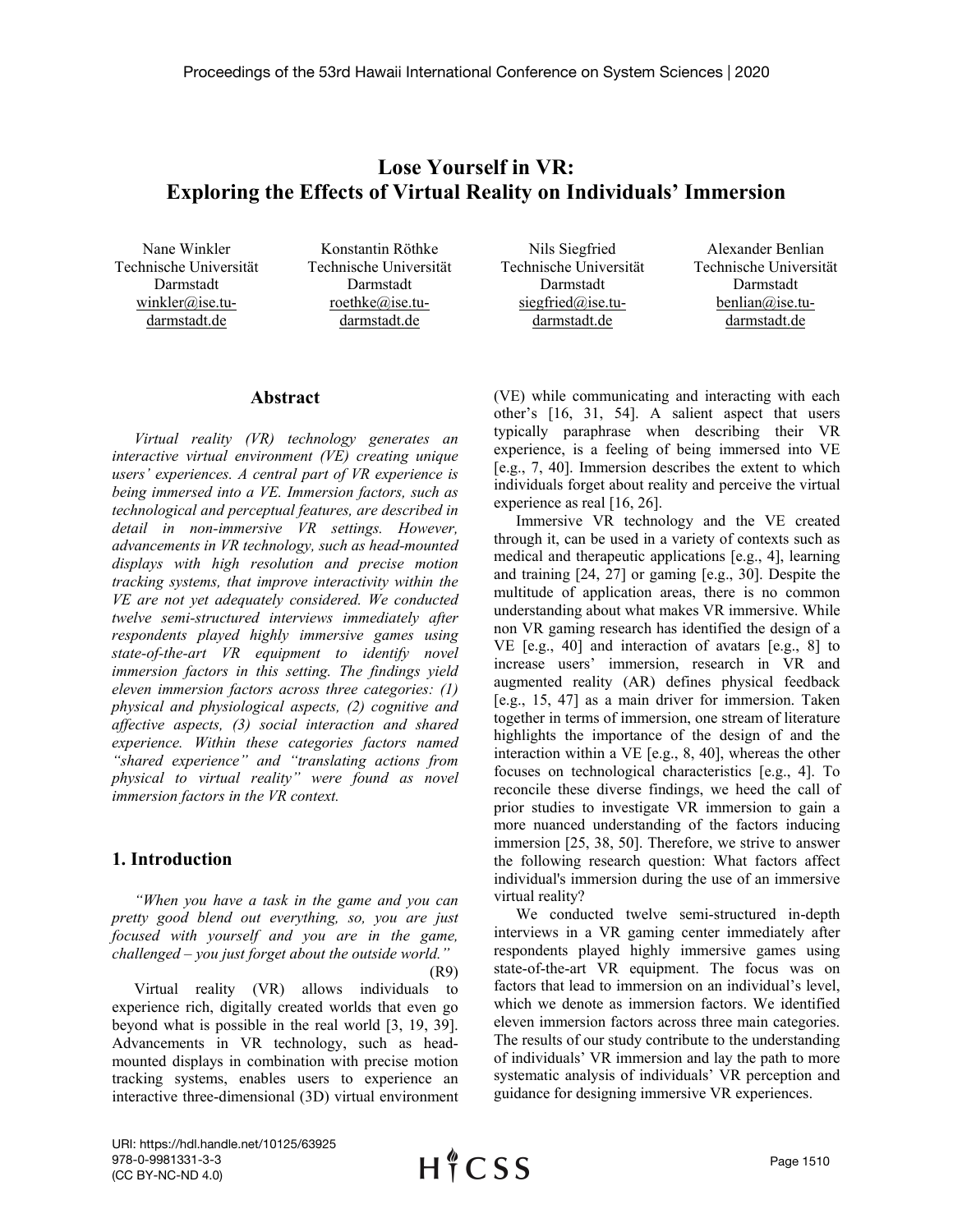### **2. Review: Virtual Reality and Immersion**

An increasing scholarly intention has been paid to immersive technology such as AR and VR [23]. AR enables users to deal with virtual information which is superimposed on the real world [e.g., 15, 47]. VR, in contrast, facilitates a digital created and interactive 3D environment which enables various ways of interaction, collaboration and communication [16, 20]. Thus, VR technology allows individuals to experience real-world computer environments into which they can immerse themselves [31, 53].

VR can be categorized into non-immersive and immersive VR [34, 49]. Non-immersive VR offers virtual content via a computer screen and thus, exclusively addresses user's senses of seeing and hearing. In contrast, immersive VR enables users to interact through a complex technology system providing visual, acoustic and haptic feedback. Using head-mounted displays (HMD), all visual information from the real world is blocked out leading users to entirely immerse into a VE [4, 34, 50]. Research on immersive VR can be distinguished between VR as a collection of technologies and users' experience within the created VE [41, 49]. This study investigates immersive VR usage and refers to immersive VR when using the term VR.

Research in various fields such as neuroscience, psychology, marketing, entertainment [4, 27, 30] has demonstrated that VR can be used for medical examinations and therapeutic applications [4], can increase customer learnings about products [27] and enhance gaming experiences [30]. Summarized, through its specific system features, immersive VR provides users exceptional immersive experiences which can be used to amplify individuals' cognitive and affective reactions [4, 33, 38], such as individuals' anxiety reduction [38], or increasing feelings of anger [33]. The utilization of immersive VR technology has a wide range, from learning and training [e.g., 24] to gaming [e.g., 30].

Researchers have identified sensorimotor contingencies (SC) as a salient system feature of immersive VR [24, 30, 47, 50]. SC describe visual, auditory and haptic feedback, as well as movement tracking [e.g., 15, 47]. Since VR facilitates an interactive VE with a high degree of media richness, it is able to cause reactions and behavior of individuals that are similar to those in reality [27, 55], such as social behavior [55]. Researchers have evaluated different factors understanding users' cognitive reactions evoked through VR usage such as presence and immersion [e.g., 16, 24]. Presence refers to the impression of being in an environment [16]. In conjunction with technological hardware, researchers

refer to telepresence. Telepresence is used to describe to which extent individuals feel present in a VE [49]. Immersion determines the "degree to which people perceive that they are interacting with their virtual environment rather than with their physical surroundings" [16:93]. Most studies investigating VR experiences focus on presence [33, 41, 48, 51], whereas immersion has not yet been evaluated in depth using immersive VR [50].

Researcher have shown that immersive VR can evoke various affective and behavioral reactions of users [e.g., 4, 55]. For instance, VR can enhance positive emotions such as fun [e.g., 2], but can also cause negative emotions such as anger [e.g., 32].

#### **2.1. Immersion as a Psychological Concept**

Immersion is an emotional and cognitive experience, characterized through a lack of awareness for an individual's environment [16, 26]. Being immersed in something describes the experience of feeling a loss of time, high concentration and total involvement. Immersion has been extensively studied on gamers' playing experience [6, 26, 40], examining both the conditions under which it emerges and how gamers' experience it [7, 37].

Concepts that are related and intertwined to immersion are (1) flow and (2) cognitive absorption. Flow is defined as a process of optimal experience in which individuals are in a state of energized focus and lose their sense for anything except the focal task [14]. First, flow has overlaps with immersion in loss of one's sense of time and offering a challenge that results in task inclusion [12, 26]. Thus, immersion can be seen as an antecedent to flow [26]. Second, cognitive absorption (CA) is characterized in information systems (IS) research as a condition of profound participation and involvement with software. Rooted in technology acceptance research, it is used to better understand individuals' reactions towards information technology. Thus, CA describes individual's attitude [1]. In contrast, immersion refers to a concrete experience of individuals [26].

Immersion is a complex condition of an individual's mind and a multi-faced process. Describing immersion, researchers define different features and evaluate immersion based on different concepts and levels [7, 18, 24, 26, 50]. Jennett et al. [26] describe a feeling of losing track of time, a decreased sense of the real world and the involvement and ability to be in the task environment as specific immersion features. Levels of immersion are engagement, engrossment and total immersion which examine gamer's decreased connection to the real world and an increase of psychological and physical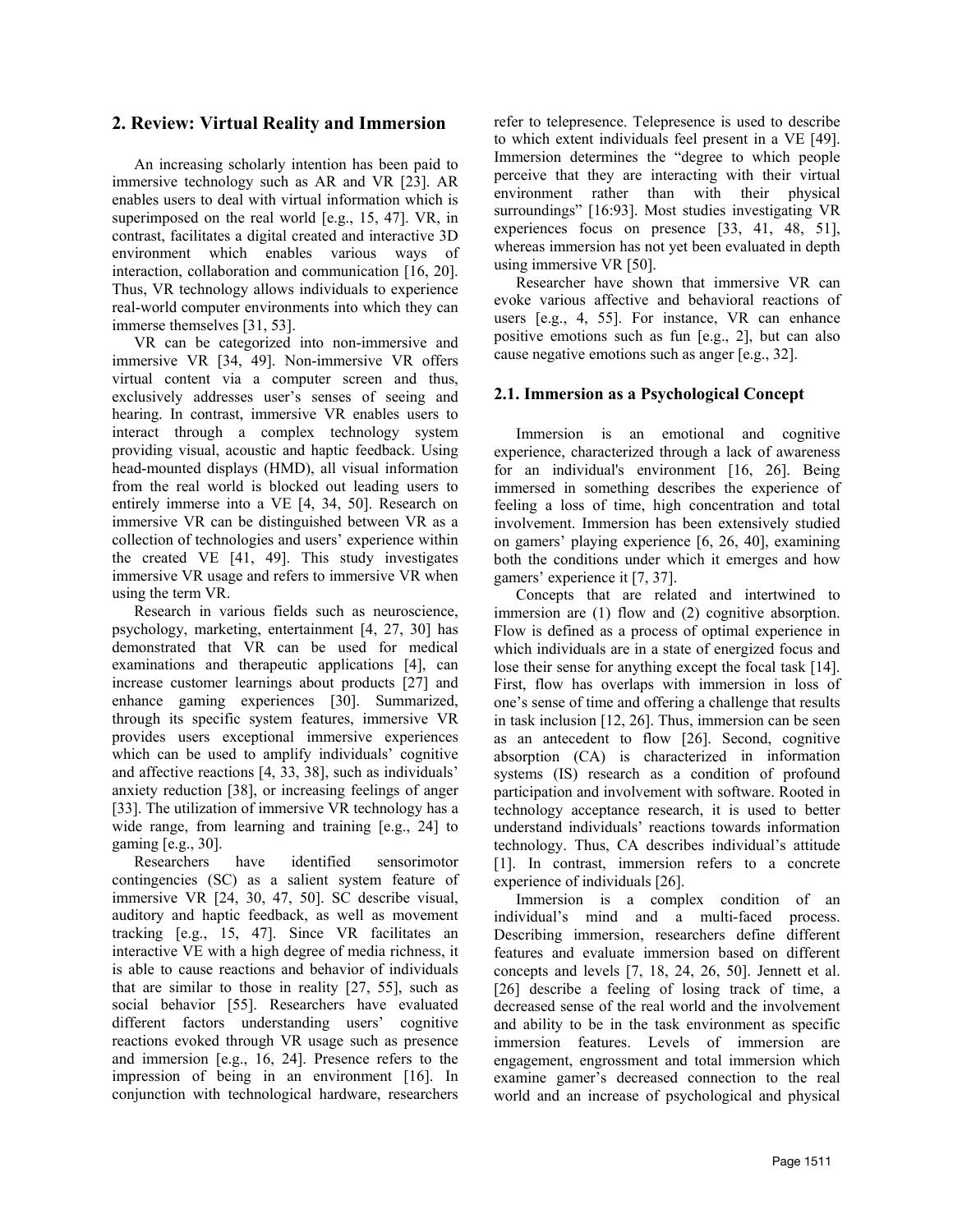involvement with the virtual world [7]. Researchers also distinguish between physical and mental immersion [46]. Physical immersion is caused through visual, auditory and haptic cues in a virtual environment whereas mental immersion refers to the degree of engagement within a VE [46].

Immersion has been researched in traditional computer games [e.g., 7, 26] or using the concept of augmented reality [e.g., 18, 51]. However, yet little is known about which facets of immersion are salient in a VE created by an immersive VR with sophisticated hardware such as a head mounted display (HMD) and motion tracking.

### **2.2. Immersion in Virtual Reality**

Despite growing scholarly attention to immersive technologies like VR, there is no common understanding which factors affect individual's immersion as research conceptualizes immersion differently [18, 24]. However, having a clear conceptualization and operationalization of key factors that describe users' perception of technological features and cognitive responses towards VR is vital for practice and academia. Understanding what constitutes immersion, can contribute for example to users' training transfer, to enhance users' performance and experiences [5, 25, 50].

Two major themes emerge from prior literature: first, immersion is described as a multi-layered process with diverse contributing concepts [e.g., 7, 25, 46] and second, VR research falls short of providing a holistic approach on immersion both in terms of evaluation methods and describing users' experience [e.g., 36, 50]. These shortcomings are surprising as immersion is crucial to the concept of VR, which becomes apparent in the definition as "the medium able to induce the experience of presence in a computer-generated world" [41:46].

Through VR-specific features such as visual, auditory and haptic feedback, individuals are able to experience a VE as if they were part of  $-$  i.e. be immersed into the VE [50]. Previous research has tapped into the relationship between isolation from the real world and players' perceived immersion [7]. However, no comprehensive set of VR immersion factors has yet been presented [e.g., 22, 50].

Scholars from other research fields have defined some factors that can enhance individuals' immersion [4, 17, 25, 40]. In neuroscience, sensorimotor features such as visual stimuli, sound effects and natural body movements have been evaluated to increase individuals' immersion while using VR [4]. In entertainment research, scholars outline a game's narrative to be important to create immersion during

computer gaming [40]. Moreover, education research identifies interactive media as an immersion enhancing factor [17]. However, research has focused solely on these specific and isolated immersion factors. Further, gaming and VE research provide diverse overlapping definitions of users' immersion and captured it in related constructs such as flow and presence [10, 21, 22].

While isolated insights into immersion factors exist [e.g., 4, 17, 40], a holistic understanding of what exactly facilitates and what hinders individuals' immersion into VR is missing. Only few studies have evaluated VR immersion factors in depth [e.g., 25, 28, 36]. In the study of Hudson et. al [25], virtual experiences in leisure and tourism are investigated. The researchers examine person-VE interaction as an influencing factor of users' VR immersion using an immersive underwater VR experience [25]. Kim et al. [28] investigate users' level of immersion on emotional responses while watching a movie using HMD vs. No-HMD and horror vs. empathy content. They have demonstrated that users' level of immersion is dependent to the degree of arousal and perceptual cues [28].

Transferring the findings of general immersion affecting physical and psychological features in the context of VR, the following concepts emerge as potential VR immersion factors*:* visual, auditory and haptic feedback, users' cognitive and affective reactions and bodily changes. As VR is an interactive 3D environment which can foster individuals' interaction, collaboration and communication [16, 20], it is important to also include these concepts as potential immersion factors [e.g., 8, 36]. Nevertheless, these are only theoretically relevant concepts, which have not been systematically evaluated in VR users' perceptions. By exploring aspects of VR experiences, we aim to understand which features of VR technology actually affect users' immersion and to gain a better understanding of the underlying psychological processes.

# **3. Research Methodology**

To answer our research question, we have conducted and analyzed semi-structured interviews with players in a VR gaming center offering room scale VR experience through the SteamVR platform (Valve, Bellevue, WA, USA) in single player or local multiplayer mode with up to 6 players. The VR gaming areas (3 x 3 m) were equipped each with a state-of-theart gaming computer and a Vive Pro Full Kit (HTC, New Taipeh, Taiwan) consisting of an HMD with integrated headset and microphone, two wireless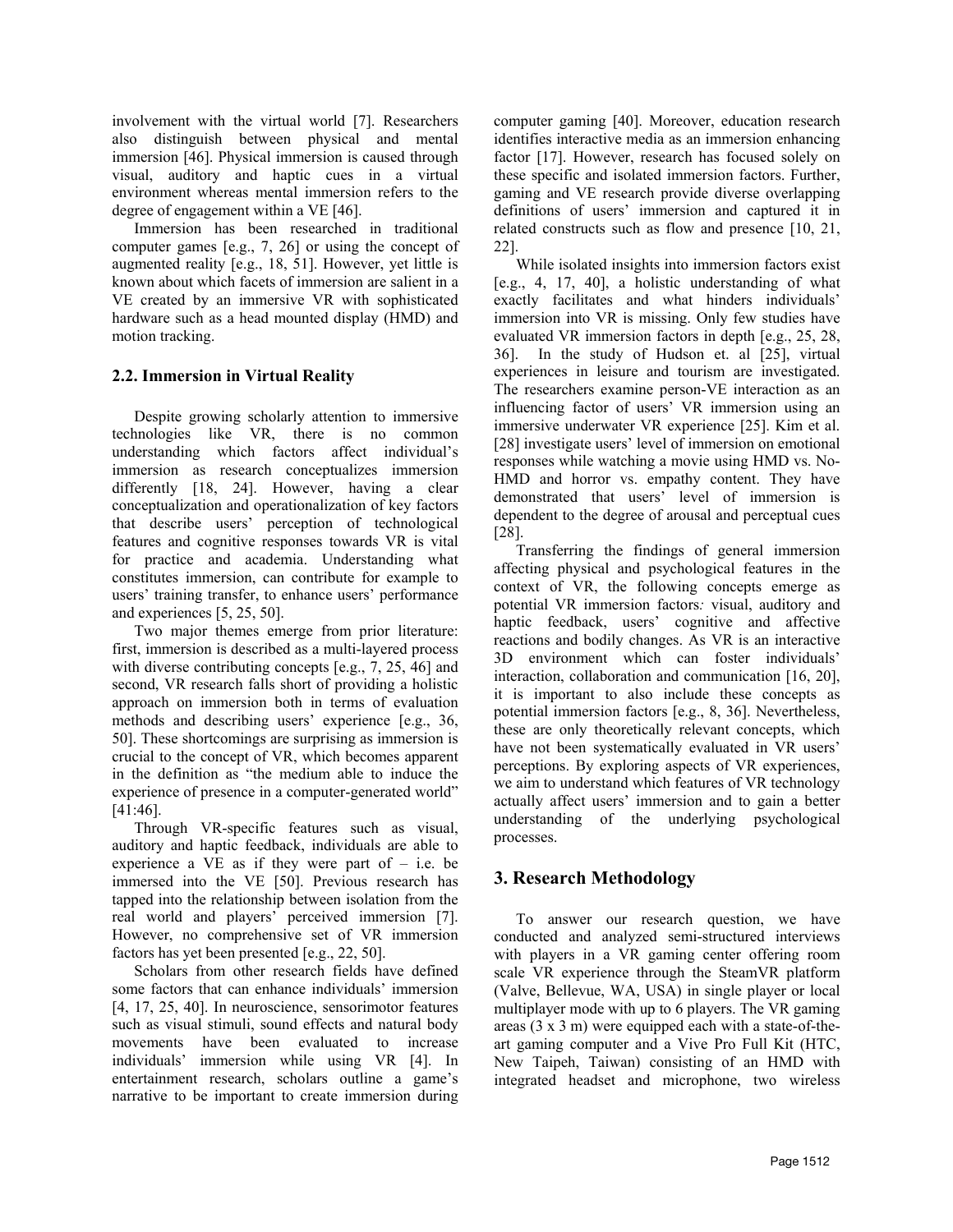controllers and two SteamVR 2.0 Lighthouse base stations for precise motion tracking. The center management granted the authors entry to their facilities for conducting fieldwork and encouraged customers to participate in interview sessions thereby giving credibility and legitimacy to the research.

We transcribed each interview, systematically coded the responses and derived a set of analytical VR immersion categories. Considering both, the nascent stage of knowledge regarding immersion in VR and the more advanced understanding in related fields, a research approach was chosen that enables incorporating prior related theory, but also allows for explicit pre-assumptions [45]. We prepared an interview guideline with predefined themes of SCs, interaction, challenge, focused attention, flow, and emotional involvement, which were mainly based in related gaming and VR literature [e.g., 26, 47]. The questions were relatively flexible regarding sequence and emphases of themes. Each theme was introduced with open-ended questions to encourage respondents to narrate on their experiences. Exemplary interview questions are presented in appendix A.

After transcribing the material, a four stage analytical strategy according to Schmidt [45] was developed and applied to retrieve the concepts embedded in the collected material. At the core, this strategy helps to identify initial concepts and link them to higher-level categories [9]. This procedure has been previously used in qualitative interpretative IS research [e.g., 43, 44, 52] and comprises of four stages, which we present in the following paragraphs:

First, categories for the analysis are formed by thoroughly reading through all transcripts, marking aspects broadly related to the research question [45]. In the initial coding cycle, we use a descriptive coding approach, which summarizes the basic topic of a passage. In a subsequent coding cycle, we employ pattern coding to identify category labels and develop major themes, rules and explanations from the data [42]. In an interchange process, these topics and categories are contrasted to ideas for categories developed prior to data collection and finally condensed into analytical categories.

Second, these categories are arranged into an analytical coding guide, by providing descriptions and versions for each category [13]. In the process of testing the guide with a number of interviews it is further refined and rearranged if necessary. The guide was refined until no new category emerged and a convergence towards the analytical categories used in the final coding guide was achieved.

Third, the material is coded in accordance to the coding guide such that the material is classified and phrases are assigned to the different previously developed categories.

Finally, after coding the material, detailed case interpretations are performed [45]. For example, a specific category is analyzed in depth by comparing selected transcripts. This final stage commonly uses an interpretive and inductive approach. To account for variations arising from subjective assessment of three different researchers during the coding process, we calculated Cohen's kappa coefficient to measure interrater agreement. The cross-coding of one interview transcript resulted in a Cohen's kappa  $\kappa$ =0.767, which indicates substantial agreement [11, 29].

The study was initialized in February 2019, featuring data collection from two interview sessions over the period of two months. In total, we interviewed 12 respondents (R1-R12) at the VR game center, immediately after their VR gaming experience. Each participant had played at least one game for 30 minutes and played at least once together with other players in multiplayer mode. The average duration of the interviews was 20:03 minutes with the shortest interview being 09:47 minutes and the longest interview being 26:28 minutes. Half of the twelve subjects were females and the other half males. Participants exhibited an average age of 25.6 years and typically stated they had only moderate or no prior VR usage experience.

# **4. Analyses and Results**

Over all, three broad categories of immersion are illuminated in our study: (1) physical and physiological aspects, (2) cognitive and affective aspects, (3) social interaction and shared experience. Further, we identified eleven immersion factors which we assigned to these three categories (Table 1).

### **4.1. Physical and Physiological Aspects**

A characteristic of immersive VR which distinguishes it from other immersive technologies, is the inclusion of at least three senses leading to an isolation from the real world. Since this unique feature compels user's attention to some degree, it is potentially an important precondition favoring subsequent cognitive inclusion.

*Visual and auditory inclusion*: A particular salient characteristic of immersive VR is the visual and auditory inclusion of users. The HMD blocks the entire field of view and the integrated headphones obstruct the sense of hearing. As a result, the VR user can only see and hear what is part of the VE and can therefore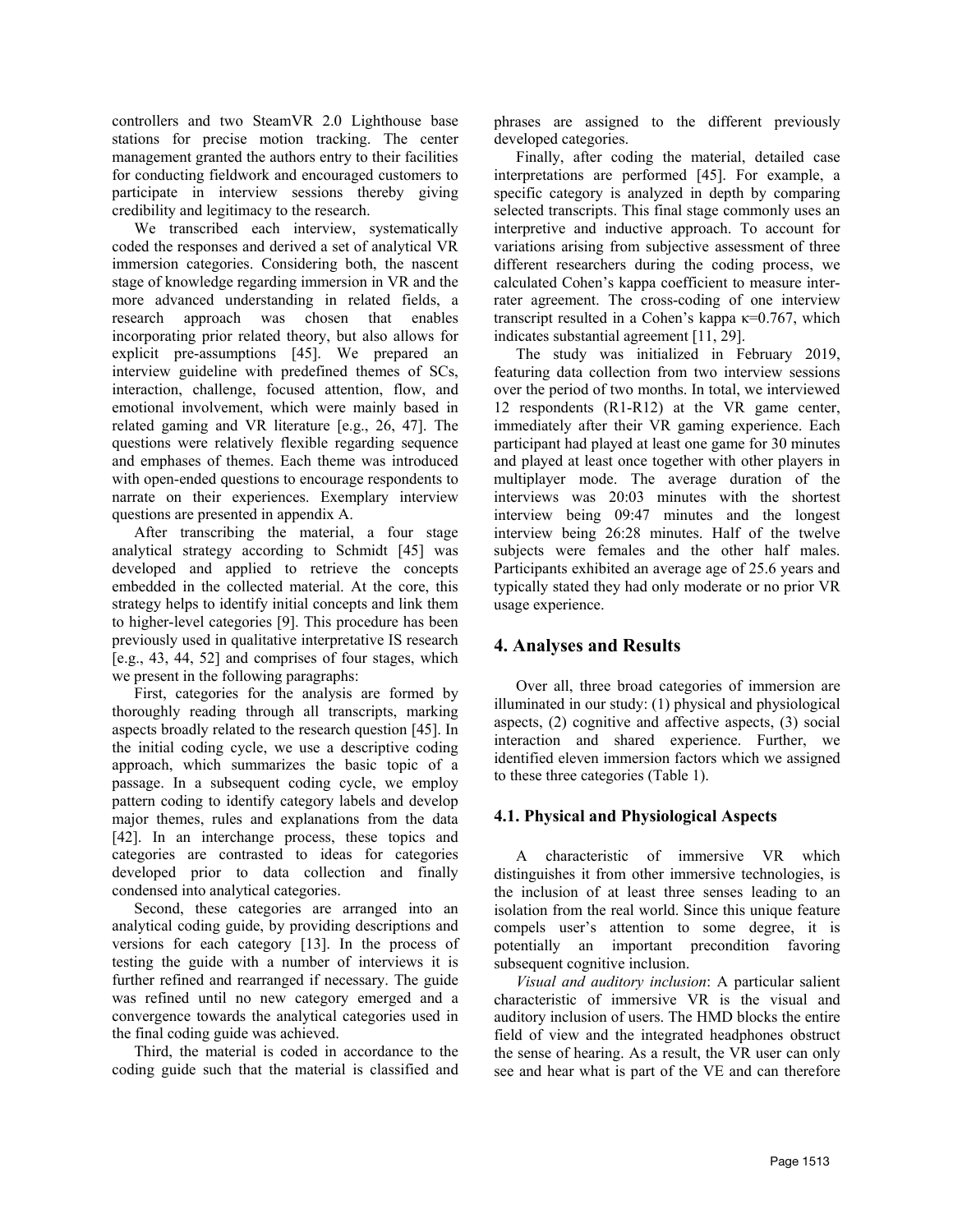easily focused on what is happening in the artificial environment. R1 described the following experience:

*"And because you just have headphones and these glasses, you dive in completely and you don't perceive the outside world. So, you hardly hear anything, even if the sounds come from the room, which happens only in very rare times, so that you are completely isolated. What's good for the focus, is that you can concentrate completely on the game."*

*Translating actions from physical to virtual reality*: We identified a unique feature of immersive VR distinguishing it from different human computer interaction. R7 explained exercising this aspect of VR:

*"[...] that you move your head, so that the whole is responsively moving along. The screen always keeps moving and that is definitely all three-dimensional, what is going on there."*

This perceptual quality of VR was described as SC. It can be used to characterize immersive systems and refer to its ability to represent and translate the movements and actions performed in physical reality into VR [48]. Examples for SCs are the movement of the visuals displayed in the HMD in accordance to the movement of a user's head and eyes to change gaze direction, or triggering of events when users move or press buttons on their controllers.

R8 further elaborated on SCs and described experiencing physical activity in VR and compared it to the corresponding action in real world:

*"You had two remote controls in your hand and could then draw the bow and shoot, just like you would do it in real life, you know the physical movement."* 

R8 also explained how important this feature is while experiencing VR:

*"I think it important that you are physically active somehow. And it's very important that you engage in the movement and that it is also somewhat cognitively demanding."*

*Transportation*: A phenomenon connected to perceptual inclusion and SC in immersive VR is transportation. It refers to cognitive state that induces a feeling of being separated from the real world [26]. The experience in the VR is sometimes so intense that interviewees forget that they are wearing HMDs and using controllers. In the interview with R10 we retrieved this description:

*"Well, I noticed it at the end, when it was over, that I actually have some glasses on, and meanwhile, when there is a lot of action in the game, then I totally forgot that I had glasses on."*

*Distracting aspects of VR usage*: Despite the interviewees' descriptions analyzed so far, there were some aspects of VR usage, which were sources of distraction impairing the VR experience. Some respondents experienced motion sickness, which

occurs when different sense organs provide contradictory information about the spatial position and movement of the body. In our context, it occurred only when respondents were playing an action game which involved walking. In this case the sense of sight provides contradictory information compared to the vestibular system which provides information about spatial orientation and acceleration.

However, most of the interviewees were distracted by the way the hardware was attached to their head. The HMD was wired via a cable which was ducted to the ceiling of the room. Although, this cable arrangement prevented interviewees from stumbling over it, it obstructed their freedom of movement. Furthermore, after some time of using the HMD interviewees sweat underneath the glasses, which also distracted them from experiencing the VR. R8 described this situation in the following way:

*"I think the game was very engaging, it was more technical stuff, that the glasses slipped and then you couldn't see properly, that you had to correct it. Or once it got incredibly warm while playing. Or that somehow the cable was too short. Well, you can move relatively freely, but you always notice okay, there's something on my head right now that pulls. So I think that is always a bit distracting."*

#### **4.2. Cognitive and Affective Aspects**

An important aspect of immersion is found in having a strong focus and concentration on the VR. This focus has two components: (1) getting pulled into and engaged with the virtual world while (2) being isolated and separated from the real world. In this section, we focus on the first component.

*Concentrated attention*: It was mentioned by multiple interviewees that the games took their full attention. R1 explained:

*"Maybe in the first minutes you have some thoughts on what you need to do tonight but after that: nothing. There was only the game in my focus."*

This high level of focus, however, was not experienced as being overwhelming or overcharging. Quite the contrary, interviewees reported that they liked to be fully engaged with the VR and unequivocally stated that they experienced playing the games as fun. In this regard, R2 stated that:

*"[…] you are concentrated and then you get into this flow."*

During extended play, some games were adaptive to the capabilities of the interviewees. This was mentioned important, as an adaptive level of challenge kept high focus. Contrary, when the game did not adapt, interviewees became better and were no longer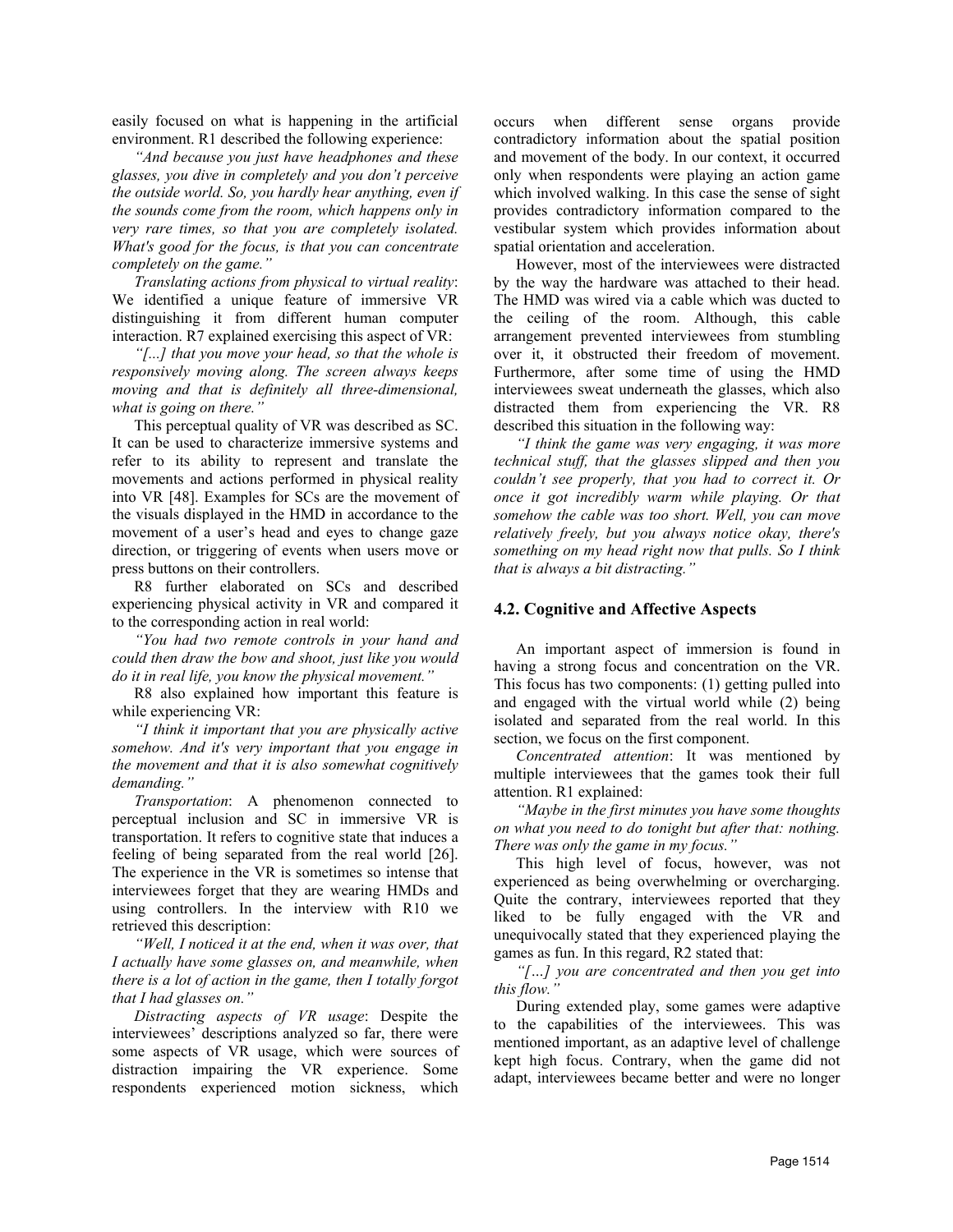challenged enough leading to a perception of the game becoming boring over time as mentioned by R1:

*"The types of enemies that you know lose some thrill, you know them and you know exactly how to fight them and so you just go on."*

*Losing sense of time*: Indicating the high level of focus and attention, interviewees reported unequivocally that their sense of time changed when playing. Being engaged in the VR, they lost track of how much time had passed. For instance, R1 mentioned:

*"I was totally surprised that a full hour was already gone".* 

Reflecting back on their playing time, the majority reported that it felt shorter than it actually was. Moreover, R10 stated that she would have played longer if not being interrupted by the end of the session:

*"I would definitively, I mean if the session had not been over, I would have stayed with the game, probably even if I had committed to stop at that time before."*

*Affective involvement*: The engagement with the VR was not only experienced cognitively but also emotionally. Interviewees were emotionally involved in playing, especially in relation to their own success or failures. For instance, R3 felt *"[…] angry when I died […]"*, while feeling *"[…] pleased when I fired arrows, which flew very far and still hit the enemies […]"* playing an archer in a tower defense game. Besides, affective reactions were triggered in surprising situations and when confronted with new challenges. R1 explained:

*"There were these dogs that really scared me when they came around the corner. When it comes unexpected, you can get pretty frightened".* 

However, regarding emotional depth interviewees criticized that the experience was not on par with reality or other forms of audiovisual entertainment (e.g., blockbuster movie productions or video games). R12 explained:

*"When playing regular video games, it is more about getting to know the characters, getting immersed in the story. But here it felt more anonymous, because this is missing. It works more about the visual aspect."*

The missing depth and complexity of the experience was also mentioned by R1:

*"I can imagine that when you play longer it abates [...]. The game concept is still pretty simple."*

This underscores that the technological aspects of VR do not induce affective responses per se. It rather depends on the emotional involvement that is facilitated by a concrete VR setting.

*Control*: An important antecedent to both focus and affective reaction was given by interviewee's level of control over their interaction with VR. Having no control can quickly lead to decreased attention and low involvement as, for instance described by R11:

*"Sometimes you had to wait for the next level, it became boring. Because you could collect points and then all were gone and we just had to wait until it finally continued."*

A medium level of control, in which the player knew roughly what to do but could make individual choices was appreciated, R1 reported:

*"You are not that free that you can get totally lost, it is more that the ways are determined with some options to choose and that was pretty good."*

#### **4.3. Social Interaction and Shared Experience**

The concept of interactive media has been investigated in other research fields like education and gaming as an immersion enhancing factor [8, 17]. However, VR research has not yet examined in depth how interaction in VEs can affect user's immersion. Our study revealed three subcomponents of this dimension of immersion factors.

*Interaction between users*: For most respondents it was a decisive factor whether they played with other individuals in a VR game. R8 described the following situation:

"*The interaction is intensified by the other players, because you exchange information about the game*."

Further, R10 mentioned in this context getting immersed is more easily if they played together:

"*There were two of us and so the effect of being in the game was intensified*."

One interviewee held the position that the gaming sector merely produces single-player games and that multi-player mode may be the future of gaming (R4). Furthermore, many of the respondents claimed that the social interaction in the virtual world was very important for whether they had fun and found the game appealing. Another aspect important to some interviewees, was teamwork within the game. R1 expressed this feeling with the following statement:

"*The teamwork was really great and I enjoyed it*."

Some of the interviewees explained that they had to tactically coordinate themselves in order to progress in the game. R3 even emphasized the increased cooperation through the interaction compared to non-VR games.

*Perception of other avatars*: In multi-player games, the perception of other players was important for the interviewees and contributed significantly to their gaming experience. Some of the interviewees positively mentioned that they saw their fellow players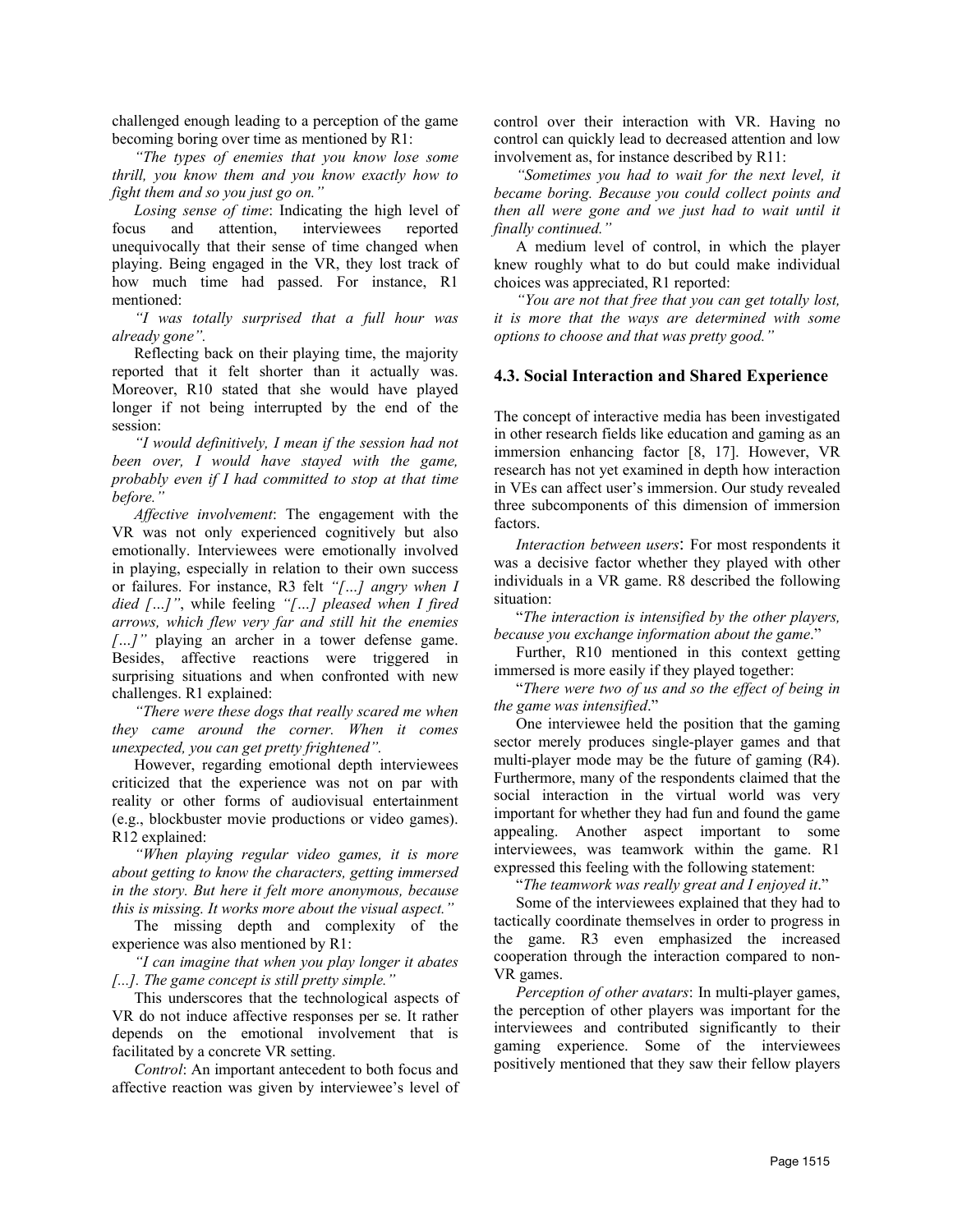and were able to communicate with them, i.e. they could hear and talk to each other.

However, some found it difficult to identify the avatars as they missed a personal touch. R10 described the following situation:

"*If you play a board game you actually have a counterpart, whereas VR games are missing that because you perceive more about voices*."

In the course of the interviews, a great disadvantage of VR games was identified: the representation of the players in the game. Currently, there is only a shadowy representation of the fellow players. The avatars are only hinted (e.g. through different colored armor) and hardly differ from each other. For some of the interviewees this impedes immersion as avatars have lacked facial expressions. Hence, some interviewees found the game impersonal and unreal, and R10 stated:

"*The face of the avatar is missing completely, but the representation of a face would be enough to strengthen the gaming experience*."

*Shared experience*: Another important factor, which was examined during the interviews, is shared experience of the players. Some of the interviewees found that such a shared experience brings them closer together and increases the fun factor. R1 said:

"*I thought it was really good, as you can go ahead as a team. You coordinate yourself and thus, have much better chances. This circumstance makes it much more fun*."

One interviewee said that the gaming experience goes beyond the game, which means that afterwards you can exchange ideas about how you could have cooperated better (R1). Furthermore, R10 mentioned that a shared experience helps to get into the game:

"*When someone else has experienced the very same thing, you get more immersed in the game*."

| Category                                    | <b>Predictor of immersion</b> |
|---------------------------------------------|-------------------------------|
| Physical and<br>physiological aspects       | Visual and auditory           |
|                                             | inclusion                     |
|                                             | Translating actions from      |
|                                             | physical to virtual reality   |
|                                             | Transportation                |
|                                             | Distracting aspects of        |
|                                             | virtual reality               |
| Cognitive and<br>affective aspects          | Concentrated attention        |
|                                             | Losing sense of time          |
|                                             | Affective involvement         |
|                                             | Control                       |
| Social interaction and<br>shared experience | Interaction between users     |
|                                             | Perception of other avatars   |
|                                             | Shared experience             |

**Table 1. Immersion factors in VR**

#### **5. Discussion**

In this study, we identified eleven immersion factors across three categories (Table 1) that constitute to individuals' immersion using VR. The categories are (1) physical and physiological aspects, (2) cognitive and affective aspects, and (3) social interaction and shared experience. Hence, our results support the conjecture from prior research that immersion is a multi-layered process [e.g., 7, 8, 46].

Nine out of eleven immersion factors that we identified are already described in previous research: "visual and auditory inclusion" [e.g., 47, 50], "transportation" [e.g., 7], "distracting aspects of virtual reality" [e.g., 35], "concentrated attention" [e.g., 26], "losing sense of time" [e.g., 26], "affective involvement" [e.g., 2, 32], "control" [e.g., 26], "interaction between users" [e.g., 25] and "perception of other avatars" [e.g., 50]. Additionally, we have identified "shared experience" and "translating actions from physical to virtual reality" as novel immersion factors in the VR context*.*

Our findings contribute to theory and practice by enhancing our understanding of immersion in VR using HMD and motion tracking. While increased attention is paid to VR in academia and practice [4, 50], little is known about what constitutes individuals' immersion. However, immersion plays a key role in understanding users' motivation and usage intentions. Immersion goes beyond the mere technical aspect of VR and includes users' perceptions as well as the VR setting. The more we understand what makes individuals "dive into VR", the better we can design VR experiences and identify potential hindrances in its current application. There are four major contributions from our results:

First, our study contributes to previous work, which suggests that increasing SC enhance individual's immersion [4]. If users are physically challenged by immersive VR, they are more immersed in the virtual environment. Thus, feedback seem to be decisive factors in users' VR immersion. Moreover, users' movement within the VE came up as a decisive factor being immersed in VR.

Second, our study finds support that individuals' cognitive and affective aspects also increase immersion [7, 26]. Furthermore, interviewees explained that they enjoy to be focused and immersed rather than being stressed by the technology. This condition enlightens a focused and concentrated work with technology in a completely different light. However, as the participants were recruited in a VR gaming center, a selection bias cannot be excluded.

Third, we shed light on the controversially discussed topic of social interaction. Some researchers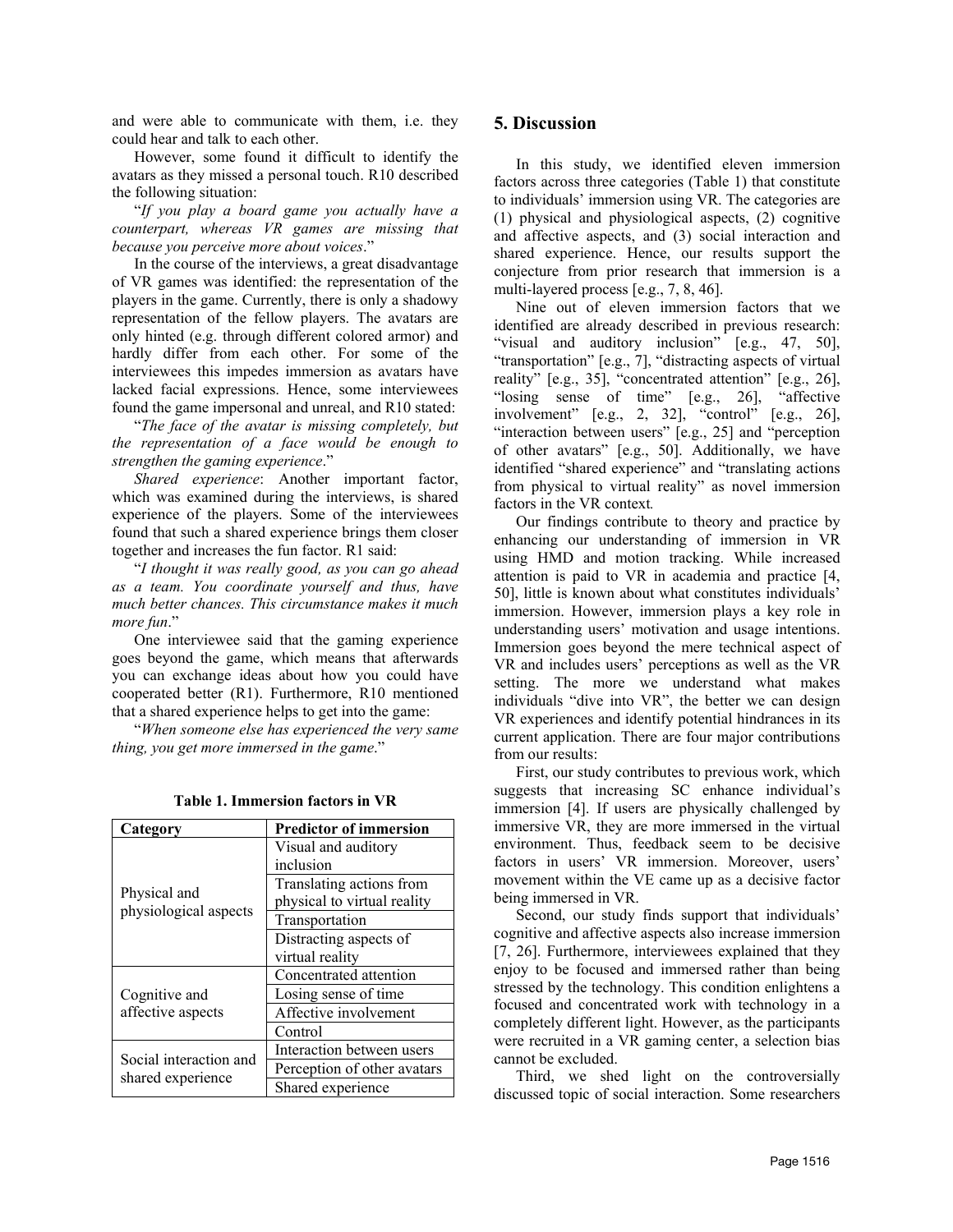indicate that playing together decreases individuals' immersion, whereas others claim that social interaction during the game experience enhances individuals' immersion [8]. We find support that social interaction between users and perception of other user's avatars are relevant for immersion.

Forth we identified two novel immersion factors in the context of immersive VR: "shared experience" and "translation actions from physical to virtual reality". The latter immersion factor is highly connected to the advancements in VR technology, especially the precise motion tracking system allowing interactivity with objects in the VE in the same way as in the physical environment. In contrast "shared experience" can also occur in non-immersive VR settings with multiplayer mode.

Besides, the results also revealed distracting aspects such as troublesome technical equipment. Further, the shadowy representation of the avatars hinders users' immersion, as the VR game is perceived unrealistically and impersonally.

The results of this study are useful to future research as they provide a good foundation for more fine-grained analysis of immersion factors in the VR context. Moreover, practitioners may benefit from using the factors as a guidance to improve their offerings in regard to users' immersion.

This study has several limitations that should be considered when applying its findings. The interviewees are not representative as only a random selection was made. In addition, using a semistructured interview guide may lead to a unilateral focus so that certain aspects contributing important immersive factors might have been overseen. Also, users were asked about their personal opinions, so that our findings are limited in their validity. We used this approach to conduct preliminary work for quantitative studies. Due to space constraints, only a limited selection of participants' phrases could be elaborated on in detail. Finally, due to the exploratory approach of our study design, we were not able to reliably distinguish between factors and predictors of immersion.

Future research may go beyond these limitations and extend our findings by conducting quantitative research looking into the relative importance and the possible interaction of the identified factors and their validation across a larger sample of VR users.

#### **6. Acknowledgments**

We thank Hannah Griesbaum and Andreas Koch (VR Lighthouse, Mannheim, Germany) for the opportunity to conduct our research in their facilities and encouraging their customers to take part in this study.

#### **7. References**

[1] Agarwal, R., and E. Karahanna, "Time Flies When You're Having Fun: Cognitive Absorption and Beliefs About Information Technology Usage", *MIS Quarterly 24*(4), 2000, pp. 665–694.

[2] Alelis, G., A. Bobrowicz, and C.S. Ang, "Comparison of engagement and emotional responses of older and younger adults interacting with 3D cultural heritage artefacts on personal devices", *Behaviour & Information Technology 34*(11), 2015, pp. 1064–1078.

[3] Blascovich, J., J. Loomis, A.C. Beall, K.R. Swinth, C.L. Hoyt, and J.N. Bailenson, "Immersive Virtual Environment Technology: Just Another Methodological Tool for Social Psychology?", *Psychological Inquiry 13*(2), 2002, pp. 146– 149.

[4] Bohil, C.J., B. Alicea, and F.A. Biocca, "Virtual Reality in Neuroscience Research and Therapy", *Nature Reviews. Neuroscience 12*(12), 2011, pp. 752.

[5] Bowman, D.A., and R.P. McMahan, "Virtual Reality: How Much Immersion Is Enough?", *Computer 40*(7), 2007, pp. 36–43.

[6] Brockmyer, J.H., C.M. Fox, K.A. Curtiss, E. McBroom, K.M. Burkhart, and J.N. Pidruzny, "The development of the Game Engagement Questionnaire: A measure of engagement in video game-playing", *Journal of Experimental Social Psychology 45*(4), 2009, pp. 624–634.

[7] Brown, E., and P. Cairns, "A Grounded Investigation of Game Immersion", *Proceedings of ACM CHI 2004 Conference on Human Factors in Computing Systems*, ACM Press (2004), 1297–1300.

[8] Cairns, P., A.L. Cox, M. Day, H. Martin, and T. Perryman, "Who but not where: The effect of social play on immersion in digital games", *International Journal of Human-Computer Studies 71*(11), 2013, pp. 1069–1077.

[9] Charmaz, K., R. Thornberg, and E. Keane, "Evolving Grounded Theory and Social Justice Inquiry", In N.K. Denzin and Y.S. Lincoln, eds., *The SAGE Handbook of Qualitative Research*. SAGE Publications, Thousand Oaks, CA, 2017, 720–776.

[10] Christou, G., "The interplay between immersion and appeal in video games", *Computers in human behavior 32*, 2014, pp. 92–100.

[11] Cohen, J., "A coefficient of agreement for nominal scales", *Educational and Psychological Measurement 20*(1), 1960, pp. 37–46.

[12] Cowley, B., D. Charles, M. Black, and R. Hickey, "Toward an understanding of flow in video games", *Computers in Entertainment (CIE) 6*(2), 2008, pp. 1–27.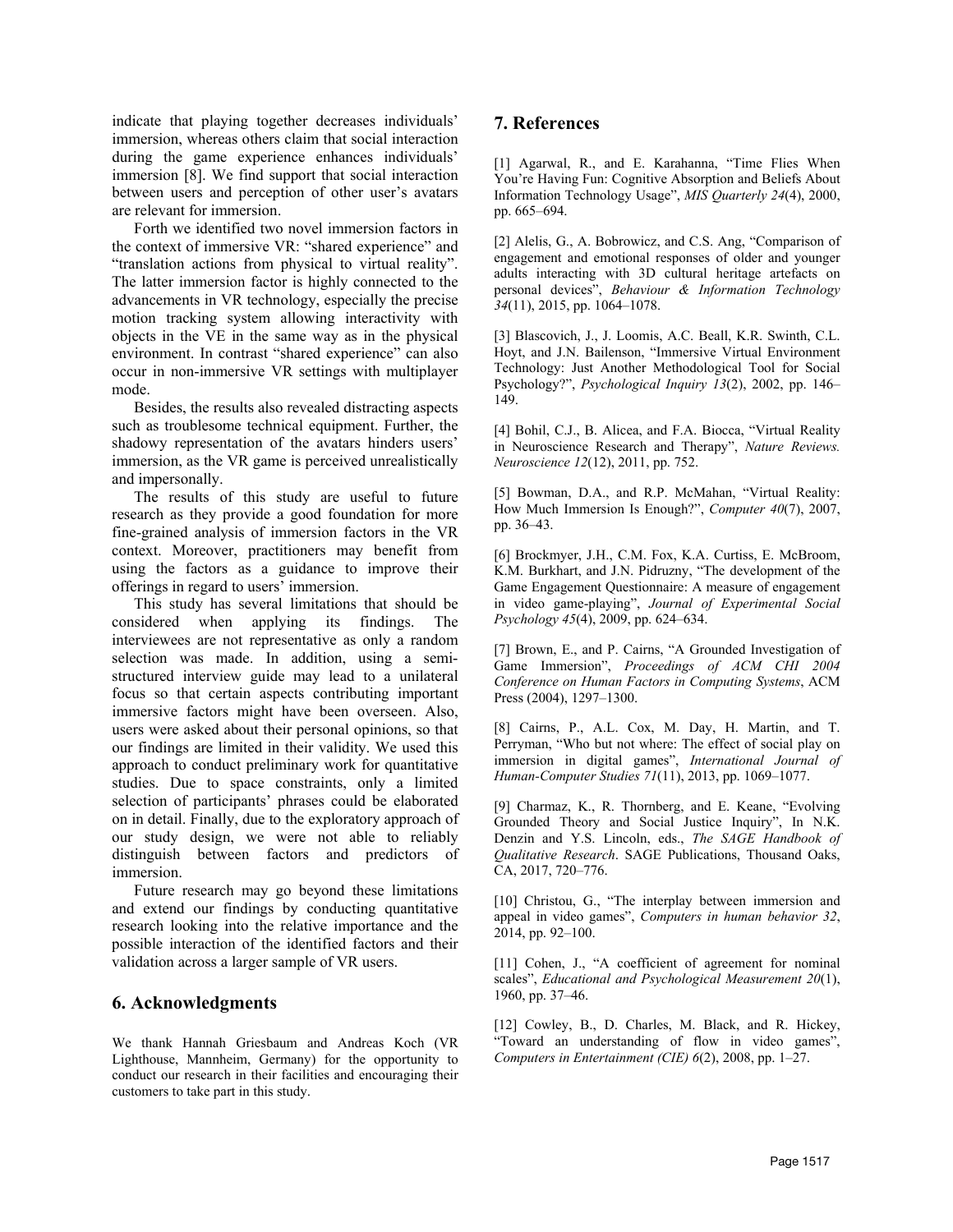[13] Crabtree, B.F., and W.F. Miller, "A template approach to text analysis: developing and using codebooks.", 1992.

[14] Csikszentmihalyi, M., S. Abuhamdeh, and J. Nakamura, "Flow", In M. Csikszentmihalyi, ed., *Flow and the Foundations of Positive Psychology*. Springer, Dordrecht, 2014, 227–238.

[15] Datcu, D., S. Lukosch, and F. Brazier, "On the usability and effectiveness of different interaction types in augmented reality", *International Journal of Human-Computer Interaction 31*(3), 2015, pp. 193–209.

[16] Davis, A., J. Murphy, D. Owens, D. Khazanchi, and I. Zigurs, "Avatars, people, and virtual worlds: Foundations for research in metaverses", *Journal of the Association for Information Systems 10*(2), 2009, pp. 90–117.

[17] Dede, C., "Immersive Interfaces for Engagement and Learning", *Science 323*(66), 2009, pp. 68.

[18] Georgiou, Y., and E.A. Kyza, "The development and validation of the ARI questionnaire: An instrument for measuring immersion in location-based augmented reality settings", *International Journal of Human-Computer Studies 98*, 2017, pp. 24–37.

[19] Gillath, O., C. McCall, P.R. Shaver, and J. Blascovich, "What can virtual reality teach us about prosocial tendencies in real and virtual environments?", *Media Psychology 11*(2), 2008, pp. 259–282.

[20] Gilson, L.L., M.T. Maynard, N.C. Jones Young, M. Vartiainen, and M. Hakonen, "Virtual Teams Research: 10 Years, 10 Themes, and 10 Opportunities", *Journal of Management 41*(5), 2015, pp. 1313–1337.

[21] Goel, L., N. Johnson, I. Junglas, and B. Ives, "Predicting users' return to virtual worlds: a social perspective", *Information Systems Journal 23*(1), 2013, pp. 35–63.

[22] Grinberg, A.M., J.S. Careaga, M.R. Mehl, and M.-F. O'Connor, "Social engagement and user immersion in a socially based virtual world", *Computers in Human Behavior 36*, 2014, pp. 479–486.

[23] Handa, M., G. Aul, and S. Bajaj, "Immersive technology–uses, *International Journal of Computing & Business Research 6*(2), 2012, pp. 1–11.

[24] Huang, H.-M., U. Rauch, and S.-S. Liaw, "Investigating learners' attitudes toward virtual reality learning environments: Based on a constructivist approach", *Computers & Education 55*(3), 2010, pp. 1171–1182.

[25] Hudson, S., S. Matson-Barkat, N. Pallamin, and G. Jegou, "With or without you? Interaction and immersion in a virtual reality experience", *Journal of Business Research 100*, 2019, pp. 459–468.

[26] Jennett, C., A.L. Cox, P. Cairns, et al., "Measuring and defining the experience of immersion in games", *International Journal of Human-Computer Studies 66*(9), 2008, pp. 641–661.

[27] Kil-Soo Suh, and Young Eun Lee, "The Effects of Virtual Reality on Consumer Learning: An Empirical Investigation", *MIS Quarterly 29*(4), 2005, pp. 673–697.

[28] Kim, A., M. Chang, Y. Choi, S. Jeon, and K. Lee, "The Effect of Immersion on Emotional Responses to Film Viewing in a Virtual Environment", *2018 IEEE Conference on Virtual Reality and 3D User Interfaces (VR)*, (2018), 601– 602.

[29] Landis, J.R., and G.G. Koch, "The measurement of observer agreement for categorical data", *Biometrics 33*(1), 1977, pp. 159–174.

[30] Lee, H.-G., S. Chung, and W.-H. Lee, "Presence in virtual golf simulators: the effects of presence on perceived enjoyment, perceived value, and behavioral intention", *New Media & Society 15*(6), 2013, pp. 930–946.

[31] Li, H., T. Daugherty, and F. Biocca, "Characteristics of virtual experience in electronic commerce: A protocol analysis", *Journal of Interactive Marketing 15*(3), 2001, pp. 13–30.

[32] Lin, J.-H.T., "Fear in virtual reality (VR): Fear elements, coping reactions, immediate and next-day fright responses toward a survival horror zombie virtual reality game", *Computers in Human Behavior 72*, 2017, pp. 350–361.

[33] Lull, R.B., and B.J. Bushman, "Immersed in Violence: Presence Mediates the Effect of 3D Violent Video Gameplay on Angry Feelings", *Psychology of Popular Media Culture 5*(2), 2016, pp. 133–144.

[34] Mills, S., and J. Noyes, "Virtual reality: an overview of User-related Design Issues Revised Paper for Special Issue on 'Virtual reality: User Issues' in Interacting With Computers, May 1998", *Interacting with Computers 11*(4), 1999, pp. 375–386.

[35] Munafo, J., M. Diedrick, and T.A. Stoffregen, "The virtual reality head-mounted display Oculus Rift induces motion sickness and is sexist in its effects", *Experimental Brain Research 235*(3), 2017, pp. 889–901.

[36] Mütterlein, J., and T. Hess, "Immersion, Presence, Interactivity: Towards a Joint Understanding of Factors Influencing Virtual Reality Acceptance and Use", *Proceedings of the 23rd Americas Conference on Information Systems*, (2017).

[37] Nacke, L.E., S. Stellmach, and C.A. Lindley, "Electroencephalographic assessment of player experience: A pilot study in affective ludology", *Simulation & Gaming 42*(5), 2011, pp. 632–655.

[38] Parsons, T.D., and A.A. Rizzo, "Affective outcomes of virtual reality exposure therapy for anxiety and specific phobias: A meta-analysis", *Journal of behavior therapy and experimental psychiatry 39*(3), 2008, pp. 250–261.